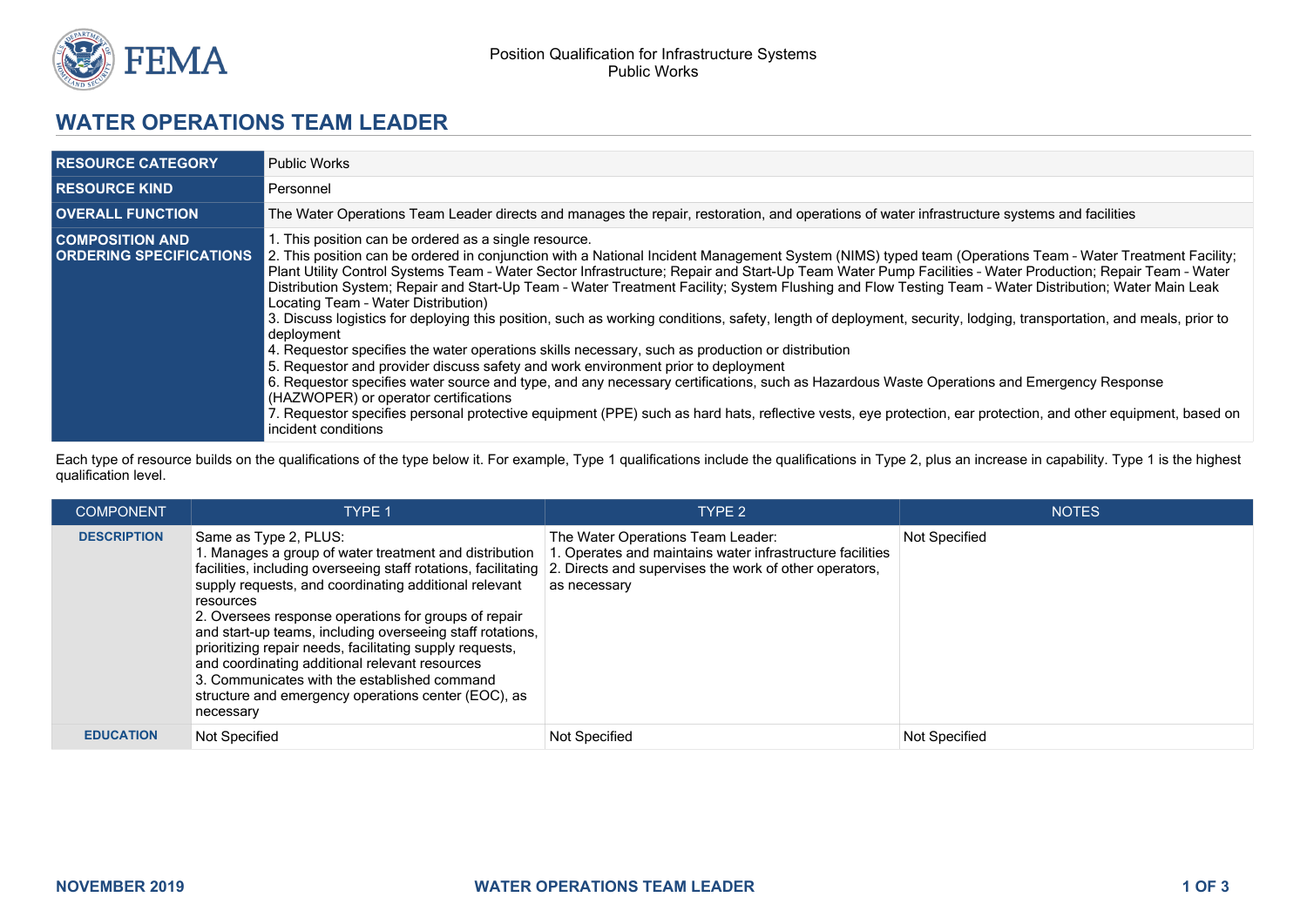

## Position Qualification for Infrastructure Systems Public Works

| <b>COMPONENT</b>                                                                            | <b>TYPE 1</b>                                                                                                                                                                                                    | TYPE <sub>2</sub>                                                                                                                                                                                                                                                                                                   | <b>NOTES</b>                                                                                                                                                                                                                                                                                                                             |
|---------------------------------------------------------------------------------------------|------------------------------------------------------------------------------------------------------------------------------------------------------------------------------------------------------------------|---------------------------------------------------------------------------------------------------------------------------------------------------------------------------------------------------------------------------------------------------------------------------------------------------------------------|------------------------------------------------------------------------------------------------------------------------------------------------------------------------------------------------------------------------------------------------------------------------------------------------------------------------------------------|
| <b>TRAINING</b>                                                                             | Same as Type 2, PLUS:<br>1. ICS-300: Intermediate Incident Command System for<br><b>Expanding Incidents</b><br>2. ICS-400: Advanced Incident Command System for<br>Command and General Staff - Complex Incidents | Completion of the following:<br>1. IS-100: Introduction to the Incident Command<br>System, ICS-100<br>2. IS-200: Basic Incident Command System for Initial<br>Response, ICS-200<br>3. IS-700: National Incident Management System, An<br>Introduction<br>4. IS-800: National Response Framework, An<br>Introduction | Not Specified                                                                                                                                                                                                                                                                                                                            |
| <b>EXPERIENCE</b>                                                                           | Same as Type 2, PLUS:<br>Demonstrated operational leadership experience in<br>water operations                                                                                                                   | Advanced knowledge of water operations                                                                                                                                                                                                                                                                              | Authority Having Jurisdiction (AHJ) determines the<br>necessary experience level based on response needs.                                                                                                                                                                                                                                |
| <b>PHYSICAL/MEDICAL</b><br><b>FITNESS</b>                                                   | Same as Type 2                                                                                                                                                                                                   | 1. Moderate<br>2. Is able to work while wearing appropriate PPE                                                                                                                                                                                                                                                     | 1. NIMS Guideline for the National Qualification System<br>(NQS) defines Physical/Medical Fitness levels for NIMS<br>positions.<br>2. PPE is mission-specific and may vary by work<br>environment; it includes protective footwear, protective<br>clothing for skin exposure, eye and ear protection,<br>respirators, gloves, and masks. |
| <b>CURRENCY</b>                                                                             | Same as Type 2                                                                                                                                                                                                   | Functions in this position during an operational incident,<br>planned event, exercise, drill, or simulation at least<br>once every three years                                                                                                                                                                      | Not Specified                                                                                                                                                                                                                                                                                                                            |
| <b>PROFESSIONAL AND</b><br><b>TECHNICAL</b><br><b>LICENSES AND</b><br><b>CERTIFICATIONS</b> | Not Specified                                                                                                                                                                                                    | Not Specified                                                                                                                                                                                                                                                                                                       | 1. Certification varies from state to state; AHJ specifies<br>the level of distribution or treatment certification<br>necessary for the assignment.<br>2. AHJ determines reciprocity or equivalency with the<br>providing jurisdiction before deployment.                                                                                |